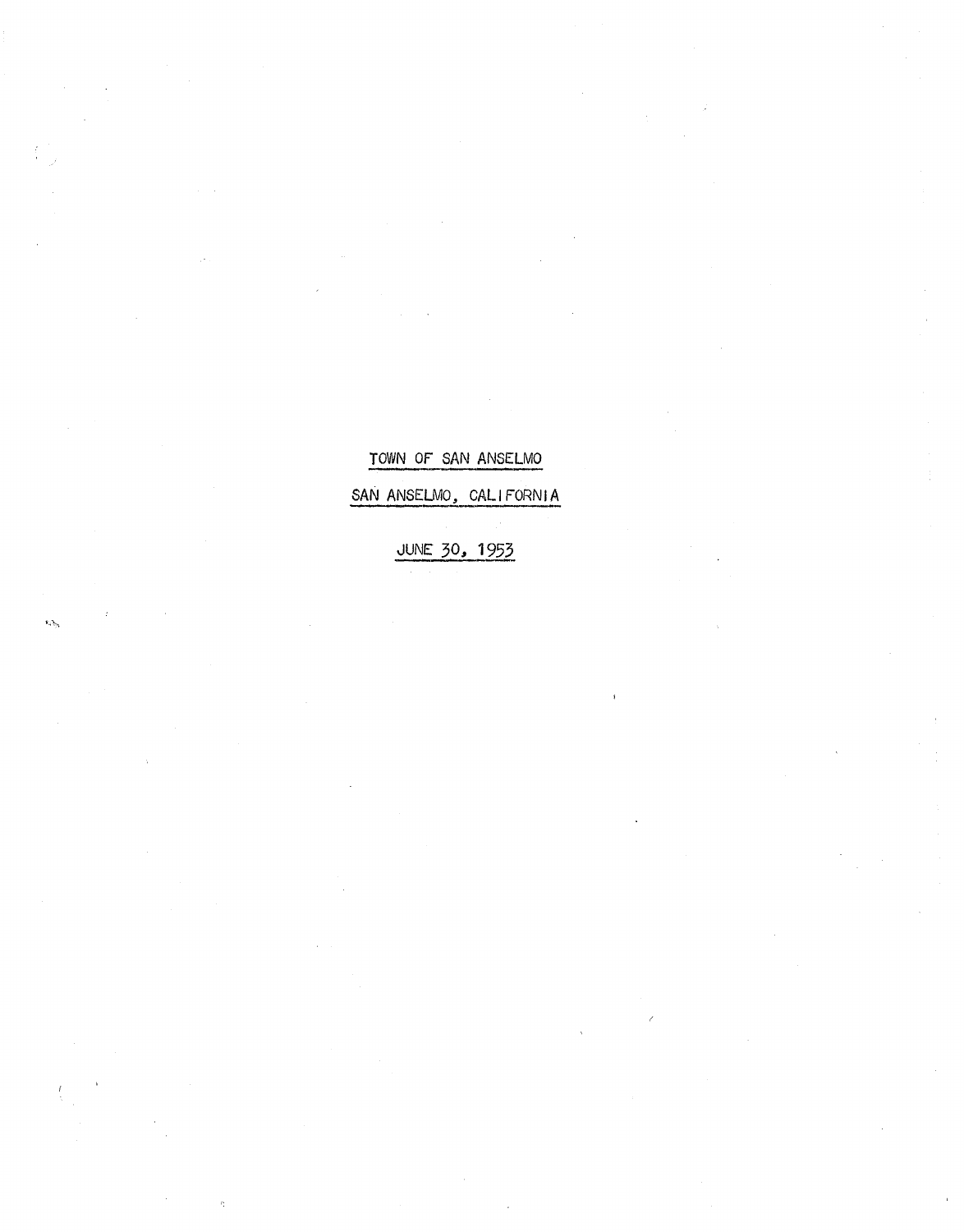*,I* " )

### **GEORGE W. FRANZMAN**  CERTIFIED PUBLIC ACCOUNTANT

#### 1010 B STREET SAN RAFAEL, CALIFORNIA OCTOBER 26, 1953

### THE HONORABLE MAYOR AND CITY COUNCIL or THE TOWN or SAN ANSELMO SAN ANSELMO, CALIFORNIA

#### GENTLEMEN:

IN ACCORDANCE WITH INSTRUCTIONS RECEIVED, WE HAVE MADE AN EXAMINATION or THE FINANCIAL RECORDS OF THE TOWN OF SAN ANSELMO FOR THE rlSCAL YEAR ENDING JUNE 30, 1953, AND BEG TO SUBMIT HEREWITH THE FOLLOWING EXHIBITS:

> $EXHIBIT A - SUMMARY OF REVENUES AND EXPENDITURES$  $EXHIBIT B - ANALYSIS OF REVENUES$ EXHIBIT C - ANALYSIS OF EXPENDITURES

EXHIBIT D - STATEMENT OF CHANGES IN FUNDS

THE ACCOUNTS AS SET FORTH IN THESE EXHIBITS, CLOSELY FOLLOW THE CLASSIFICATIONS OUTLINED IN THE ANNUAL. REPORT TO THE STATE CONTROLLER.

#### SCOPE OF THE EXAMINATION

THE CASH ON DEPOSIT WITH THE BANKS AT JUNE 30TH WAS CONFIRMED DIRECT FROM THESE DEPOSITARIES, AS WERE THE BONDS WHICH HAVE BEEN DEPOSITED BY THEM TO SECURE SUCH DEPOSITS. THE FOLLOWING IS A SUMMARY OF THESE SECURITIES:

CENTRAL BANK - OAKLAND FOR THE ACCOUNT OF BANK OF AMERICA

ALAMEDA HIGH SCHOOL DISTRICT  $4.3/\frac{1}{1959}$ EDEN TOWNSHIP HOSPITAL DISTRICT  $2 \frac{3}{4}\frac{1}{2}$ 1965 EUREKA CITY IMPROVEMENT  $2 \frac{3}{4} \frac{1}{1972}$ -74 NAPA UNION HIGH SCHOOL DISTRICT  $1\frac{1}{2}$ /1964 PASO ROBLES UNION HIGH SCHOOL DISTRICT 2/1959-62  $$13,000.00$ 30,000.00 70,000.00 30,000.00 36,000.00 \$179,000.00

### BANK OF AMERICA - SAN FRANCISCO FOR THE ACCOUNT OF THE AMERICAN TRUST CO., SAN ANSELMO

CITY OF LOS ANGELES HIGH SCHOOL DISTRICT  $24/1955$ CITY OF SACRAMENTO UNIFIED SCHOOL DISTRICT 1  $3/11/1961$ CITY OF SACRAMENTO UNIFIED SCHOOL DISTRICT 1 3/4/1966  $$50,000,00$ 30,,000.00 30,,000.00 \$110,000,00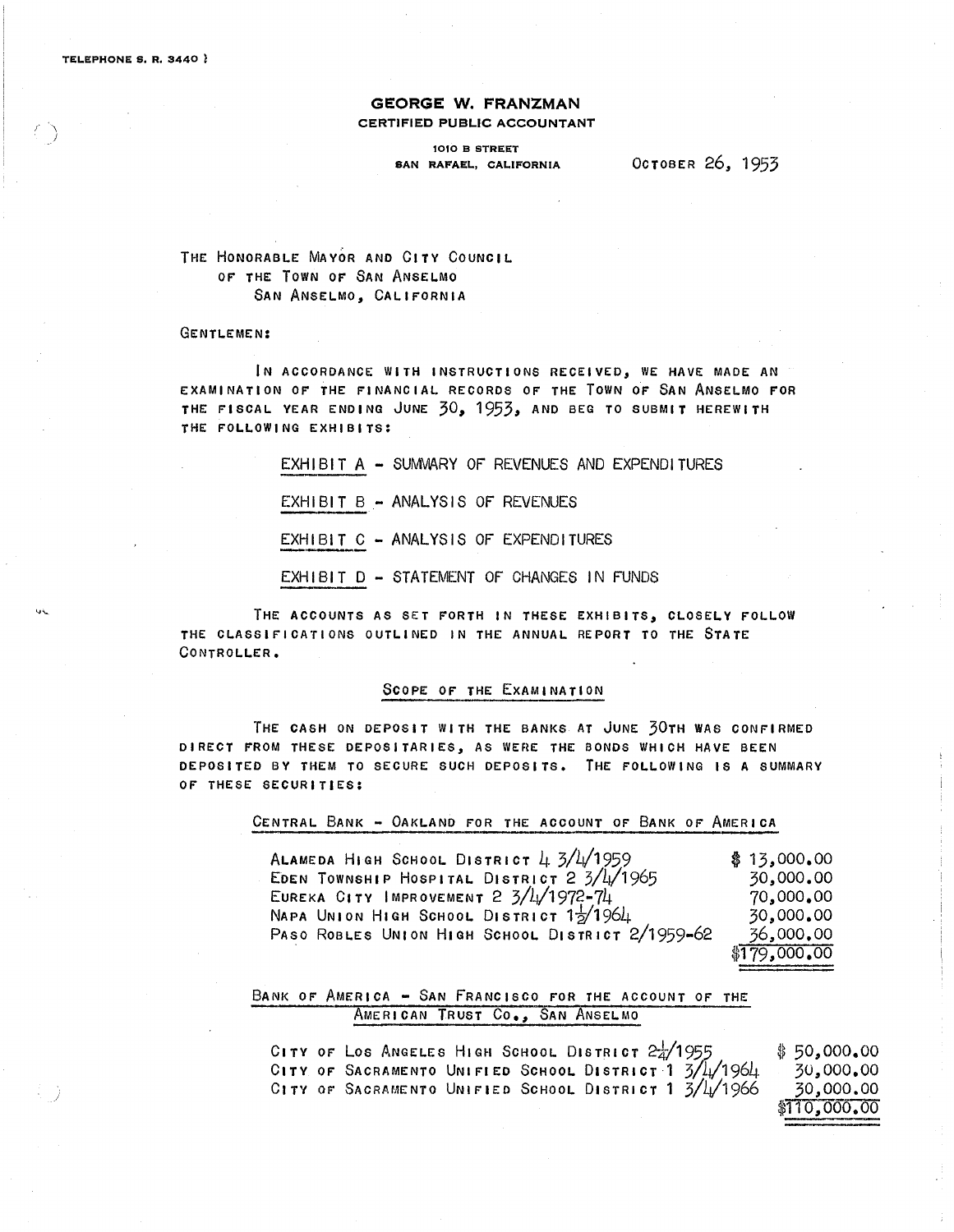WHilE THE MARKET VALUE *Or* THE ABOVE SECURITIES WAS NOT AVAilABLE, IT WOULD APPEAR THAT THEIR VALUE IS ADEQUATE rOR THE SECURITY *Or* SUCH DEPOSITS.

THE COLLECTION *Or* CITV LICENSES, MISCELLANEOUS REVENUES AND DEPOSITS, WAS VERIFIED BV RErERENCE TO THE STUBS *Or* RECEIPTS ISSUED FOR SUCH PAVMENTS, AND THE AMOUNTS RECEIVED TRACED INTO THE BANK ACCOUNTS. Bv REASON OF AMENDMENTS TO STATE LEGISLATION EFrECTIVE IN 1952, FINES ARE NOW LEVIED AND COLLECTED BV THE MUNICIPAL COURTS AND ARE APPORTIONED TO THE VARIOUS MUNICIPALITIES ON A PERCENTAGE BASIS ESTABLISHED BV SUCH LAW. THESE APPORTIONMENT CHECKS WERE TRACED THROUGH THE RECORDS INTO THE BANK ACCOUNTS ALONG WITH OTHER REVENUES. THE POLICE DEPARTMENT MAINTAINS A COMPLETE RECORD *Or* CITATIONS ISSUED BV THE DEPARTMENT AS WELL AS rlNES COLLECTED AGAINST THESE CITATIONS, SO THAT CONTROL IS EXERCISED OVER THEM AND ANV OPEN ITEMS CAN BE TRACED BACK TO THE COURT.

THIS EXAMINATION DID NOT COVER A DETAILED CHECK *Or* ALL TRANSACTIONS, AND ONLY TEST CHECKS WERE MADE *Or* VARIOUS ITEMS OF RECORD. SUCH CHECKS WERE MADE OF THE CANCELLED WARRANTS RETURNED DURING THE VEAR BV THE BANKS. THESE WARRANTS WERE EXAMINED rOR APPROVAL BY THE FINANCE COMMITTEE, AND THE ARITHMETICAL ACCURACV OF THE ITEMS APPEARING UPON THE ATTACHMENTS CHECKED.

)

THE ASSESSMENT LISTS WERE TEST CHECKED FOR ARITHMETICAL ACCURACV AND THE CALCULATION Or THE TOTAL TAX ASSESSMENT WAS VERIFIED. THE TAXES COLLECTED WERE APPORTIONED TO THE PROPER FUNDS ON THE BASIS OF THE rOLlOWING RATES AND IN THE RESPECTIVE AMOUNTS:

|                           | Rate |       | AMOUNT             |
|---------------------------|------|-------|--------------------|
| <b>GENERAL FUND</b>       | 1.00 | 83.33 | \$128,766.39       |
| LIBRARY FUND              | .11  | 9.17  | 14,164,87          |
| PARKS AND RECREATION FUND | .09  | 7.50  | $11,589,02 \times$ |
| Тотац                     |      |       |                    |

DELINQUENCIES AT JUNE 30, 1953 AMOUNTED TO \$3,201.60. NO ATTEMPT WAS MADE TO CIRCULARIZE THESE ACCOUNTS FOR THEIR CONFIRMATION BV THE TAX-PAVERS.

THERE ARE NO GENERAL OBLIGATION BONDS OUTSTANDING AT THE END *Or*  THE VEAR. THE STREET IMPROVEMENT BONDS AND STREET ASSESSMENT BOND FUND WAS CREDITED DURING THE YEAR WITH COLLECTIONS ON DELINQUENCIES AMOUNTING TO \$2,420.46, WHICH AMOUNT WILL BE APPORTIONED TO THE OTHER FUNDS DURING THE SUBSEQUENT YEAR.

Ir THERE IS ANVTHING FURTHER IN RESPECT TO THESE ACCOUNTS, WE SHALL BE PLEASED TO FURNISH IT TO YOU UPON REQUEST.

WE WISH TO TAKE THIS OPPORTUNITV OF EXPRESSING OUR APPRECIATION FOR THE COOPERATION EXTENDED TO US BY THE STAFF IN THE CITY CLERK'S OFFICE.

YOURS VERY TRULY, Ses Frongman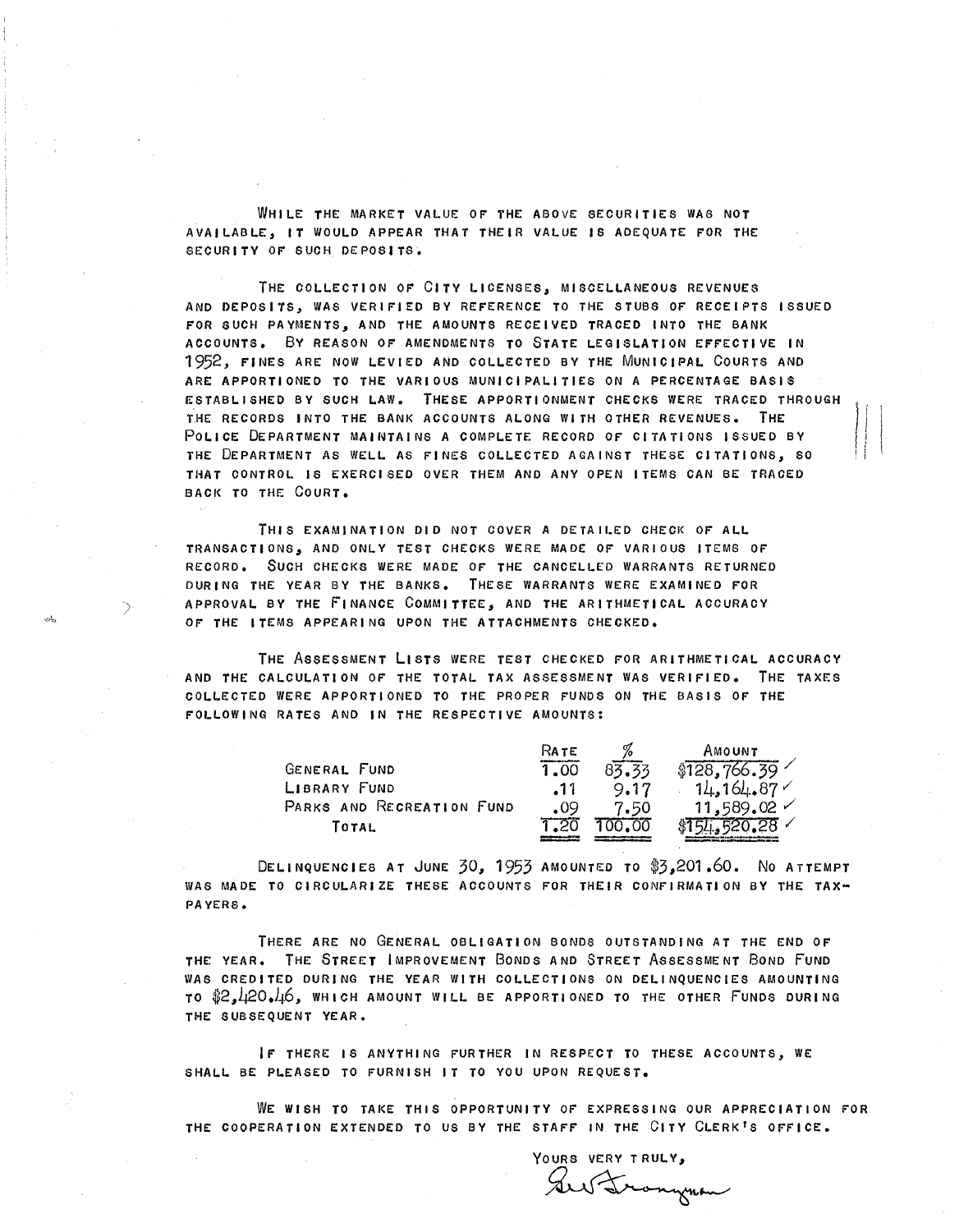### EXHIBIT A

|                                                                                                                                                               |  |  | TOWN OF SAN ANSELMO<br>التقاسيل ترابنا أسددته والمتناجي والمتحلقين فاستحقاق والقبط فأنسا والدرسة لينبا والمتحالية |  |  |
|---------------------------------------------------------------------------------------------------------------------------------------------------------------|--|--|-------------------------------------------------------------------------------------------------------------------|--|--|
| SUMMARY OF REVENUES AND EXPENDITURES                                                                                                                          |  |  |                                                                                                                   |  |  |
| FISCAL YEAR ENDED JUNE 30, 1953<br>hti an alfaith i fair a famo car i bail a alfaid fa a ann a a chaillead an an Eadarana an ag an Aind a de an an an an an a |  |  |                                                                                                                   |  |  |

#### AVAILABLE CASH - JULY  $1, 1952$

 $$99.447.71$ 

### REVENUES:

| GENERAL PROPERTY TAX       | \$162,716.86 |            |
|----------------------------|--------------|------------|
| LICENSES AND PERMITS       | 30,241.50    |            |
| <b>FINES AND PENALTIES</b> | 10,201,75    |            |
| PRIVILEGES                 | 3,528,28     |            |
| SALE OF PROPERTY.          | 1,890.12     |            |
| SUBVENTIONS AND GRANTS     | 71.491.86    |            |
| <b>INSPECTION FEES</b>     | 4,194,65     |            |
| LIBRARY RENTALS AND FINES  | 2,470.23     |            |
| <b>SUNDRY</b>              | 700.86       |            |
| EMPLOYEES TAXES WITHHELD   | 19,813.06    | 310,252.17 |

\*409,699.88

#### EXPENDITURES:

 $\hat{\mathbf{C}}$ la

| LEGISLATIVE                        | 2,152,40   |
|------------------------------------|------------|
| <b>FINANCE OFFICE AND ACCOUNTS</b> | 15,538.59  |
| LAW OFFICES AND ACCOUNTS           | 3,008.32   |
| OTHER GENERAL OFFICES AND ACCOUNTS | 4,340.97   |
| ELECTIONS                          | 240.30     |
| JUDICIAL                           | 600.00     |
| GENERAL GOVERNMENT BUILDINGS       | 6,861,58   |
| PROTECTION TO PERSON AND PROPERTY  | 144.734.33 |
| STREETS.                           | 85,386.17  |
| EDUCATION - LIBRARY                | 17,946.40  |
| RECREATION - TREES AND PLAYGROUNDS | 9,175,59   |
| SOCIAL SECURITY FUND               | 2,334.71   |
| EMPLOYEES TAXES WITHHELD           | 19,813,06  |

### TOTAL AVAILABLE CASH - JUNE  $30, 1953$

ADO BACK OUTSTANDING WARRANTS

TOTAL CASH ON HAND - JUNE 30, 1953

#### DISTRIBUTED AS FOLLOWS:

BANK OF AMERICA - SAN ANSELMO AMERICAN TRUST COMPANY COMPTROLLER<sup>t</sup>s REVOLVING FUND OFFICE CASH FUND

 $14,576.12$ \$112,143.88

312,132.42

\$ 97,567.46

\$ 48,108.39/<br>62,485.49/ 1,000.00 550.00  $$112,143.88$ 

 $\lambda$ 

 $\mathcal{J}^{\prime}$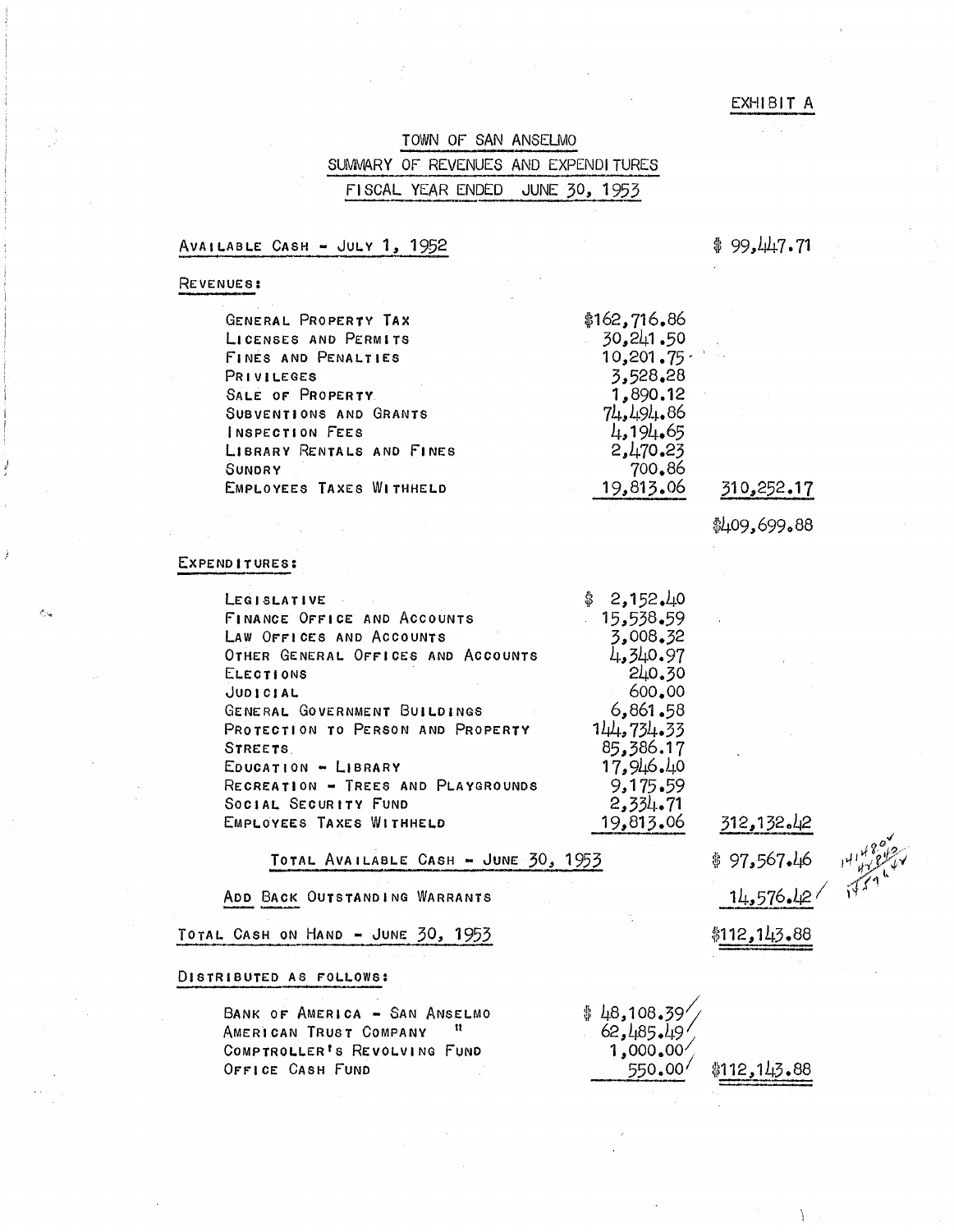## EXHIBIT B

# TOWN OF SAN ANSELMO ANALYSIS OF REVENUES FISCAL YEAR ENDED JUNE 30, 1953

GENERAL PROPERTY TAX

ð.

| <b>CURRENT TAXES</b>                                                                            | \$159,076,68                                 |              |
|-------------------------------------------------------------------------------------------------|----------------------------------------------|--------------|
| DELINQUENT TAXES, PENALTIES<br>AND INTEREST<br>SOLVENT CREDITS FROM COUNTY                      | 3,609.79<br>30.39                            | \$162,716.86 |
| LICENSES AND PERMITS                                                                            |                                              |              |
| BUSINESS LICENSES<br>Dog LICENSES<br>PERMITS                                                    | $$27,583.00 /$<br>$2,399.50 /$<br>$259.00 /$ | 30,241.50    |
| FINES AND PENALTIES                                                                             |                                              |              |
| COURT FINES AND PENALTIES<br>MOTOR VEHICLE FINES                                                | $645.00^{6}$<br>9.556.75<br>\$               | 10,201.75    |
| PRIVILEGES                                                                                      |                                              |              |
| <b>FRANCHISES</b>                                                                               |                                              | 3,528,28     |
| SALE OF PROPERTY                                                                                |                                              |              |
| LANDS AND BUILDINGS<br>PERSONAL PROPERTY                                                        | $1,766,62/$<br>123.50                        | 1,890.12     |
| SUBVENTIONS AND GRANTS                                                                          |                                              |              |
| FROM STATE - LIQUOR LICENSES<br>Ħ<br>- GASOLINE TAXES<br>Ħ<br>11<br>- MOTOR VEHICLE IN LIEU TAX | $6,941.88$<br>28,648.36<br>38,904.62/        | 74,494,86    |
| INSPECTION FEES                                                                                 |                                              | 4.194.65     |
| LIBRARY RENTALS AND FINES                                                                       |                                              | 2,470.23     |
| SUNDRY                                                                                          |                                              | 700.86       |
| TRUST FUNDS                                                                                     |                                              |              |
| EMPLOYEES TAXES WITHHELD                                                                        |                                              | 19,813.06    |
| TOTAL REVENUES                                                                                  |                                              | \$310.252.17 |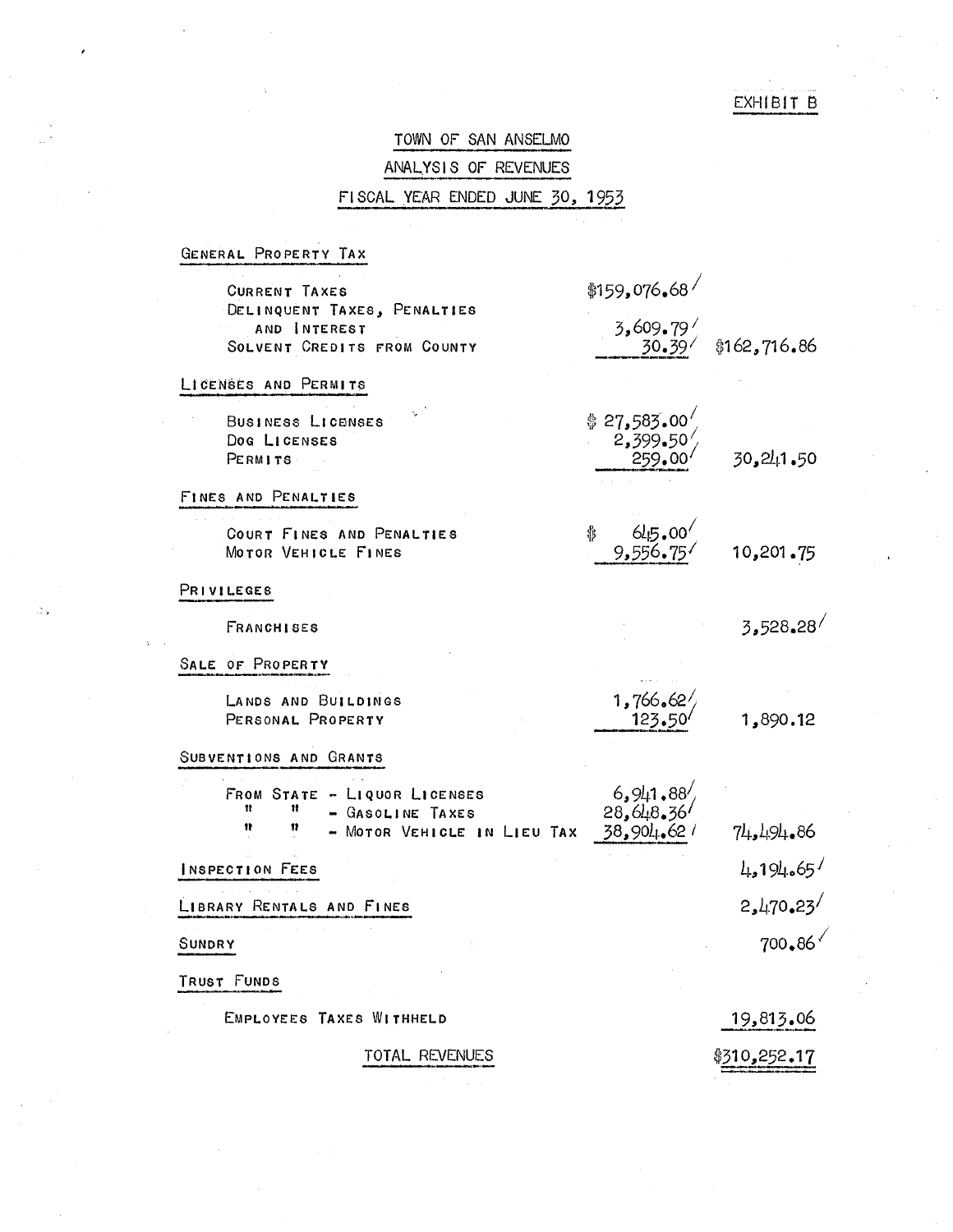## EXHIBIT C

# TOWN OF SAN ANSELMO ANALYSIS OF EXPENDITURES FISCAL YEAR ENDED JUNE 30, 1953

## LEGISLATIVE

Ŋ

 $\gtrsim$   $_{\circ}$ 

| PRINTING ORDINANCES, OFFICE SUPPLIES, ETC.                                                                 |                                                                    | 2,152,40<br>\$     |
|------------------------------------------------------------------------------------------------------------|--------------------------------------------------------------------|--------------------|
| FINANCE OFFICE AND ACCOUNTS                                                                                |                                                                    |                    |
| AUDITOR OR CONTROLLER<br>SPECIAL AUDITING AND ACCOUNTING<br>TREASURER<br>TAX COLLECTOR, INCLUDING DEPUTIES | \$<br>5,451,00<br>680.00<br>300.00<br>9,107.59                     | 15,538,59          |
| LAW OFFICES AND ACCOUNTS                                                                                   |                                                                    |                    |
| <b>CITY ATTORNEY</b><br>EXTRA LEGAL SERVICES                                                               | 2,400,00<br>\$<br>608.32                                           | 3,008,32           |
| OTHER GENERAL OFFICES AND ACCOUNTS                                                                         |                                                                    |                    |
| CIVIL SERVICE COMMISSION<br>CITY DUES<br>CIVILIAN DEFENSE<br>PROPERTY ACQUISITION                          | \$<br>300.99<br>1,375.00<br>1,655.58<br>1,009.40                   | 4,340.97           |
| <b>ELECTIONS</b>                                                                                           |                                                                    |                    |
| GENERAL                                                                                                    |                                                                    | $240.30$ $\degree$ |
| JUDICIAL                                                                                                   |                                                                    |                    |
| JUDGE'S SALARY                                                                                             |                                                                    | 600,00'            |
| GENERAL GOVERNMENT BUILDINGS                                                                               |                                                                    |                    |
| GENERAL EXPENDITURES<br>CITY HALL AND OTHER REPAIRS<br>TELEPHONE SERVICE<br>HEAT AND LIGHT                 | 2,755.40<br>495.90<br>2,091.86<br>1,518,12                         | 6,861.58           |
| PROTECTION TO PERSON AND PROPERTY                                                                          |                                                                    |                    |
| POLICE DEPARTMENT<br><b>FIRE DEPARTMENT</b><br>INSPECTION<br>PAYMENT TO COUNTY FOR POUND SERVICE           | \$66,416.36'<br>$70,027.29$ $^{\prime}$<br>∕ 50.507<br>1 50.509,50 |                    |
| COMPENSATION INSURANCE                                                                                     | 5,339.68。                                                          | 141.734.33         |
|                                                                                                            | <b>CARRIED FORWARD</b>                                             | \$177,476.49       |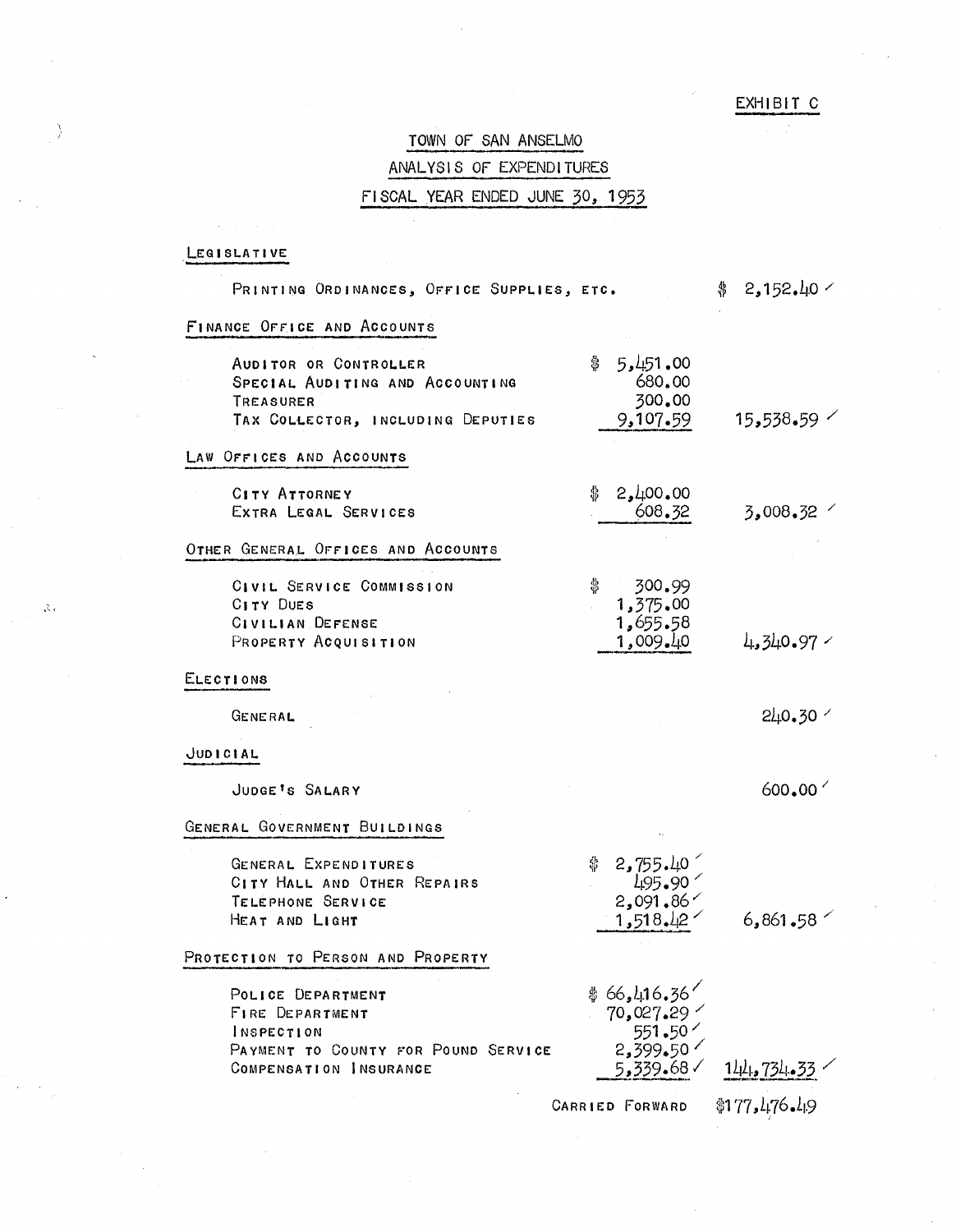|                                     | BROUGHT FORWARD              | \$177, 476.49 |
|-------------------------------------|------------------------------|---------------|
| STREETS                             |                              |               |
| ENGINEERING AND ADMINISTRATION      | \$<br>∕767.50<br>∕4,377.00 د |               |
| <b>CONSTRUCTION</b><br>MAINTENANCE  | 51,827.76                    |               |
| Acquisition                         | 17,122.00                    |               |
| LIGHTING                            | 11,291.91'                   | 85,386.17     |
| EDUCATION                           |                              |               |
| LIBRARY                             |                              | 17,946.40     |
| RECREATION                          |                              |               |
| PARKS, STREET TREES AND PLAYGROUNDS |                              | 9,175.59      |
| SOCIAL SECURITY FUNDS               |                              | 2,334.71      |
| TRUST FUNDS                         |                              |               |
| EMPLOYEES TAXES WITHHELD            |                              | 19,813.06     |
| TATAL EVDENDLITHDEO                 |                              | \$Z10 1Z0 LO  |

j

TOTAL EXPENDITURES

\$31 ~:!~ *32.L12*